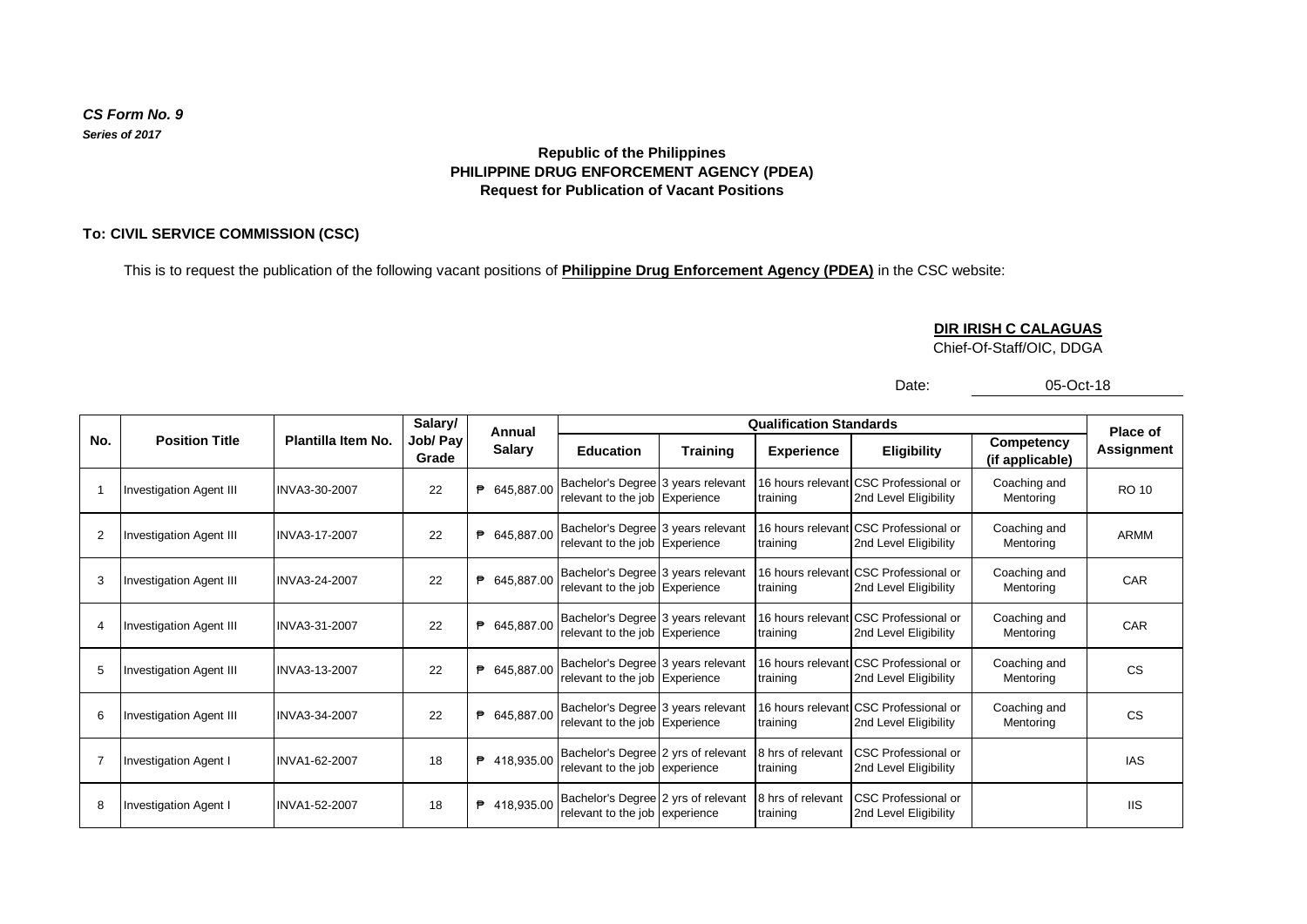| 9  | Intelligence Officer III                          | INTEL03-46-2007  | 18 | ₱ 418,935.00 | Bachelor's Degree 2 yrs of relevant<br>relevant to the job experience | 8 hrs of relevant<br>training | <b>CSC Professional or</b><br>2nd Level Eligibility | <b>IIS</b>      |
|----|---------------------------------------------------|------------------|----|--------------|-----------------------------------------------------------------------|-------------------------------|-----------------------------------------------------|-----------------|
| 10 | Intelligence Officer III                          | INTEL03-30-2007  | 18 | ₹ 418,935.00 | Bachelor's Degree 2 yrs of relevant<br>relevant to the job experience | 8 hrs of relevant<br>training | <b>CSC Professional or</b><br>2nd Level Eligibility | <b>IIS</b>      |
| 11 | <b>Investigation Agent I</b>                      | INVA1-57-2007    | 18 | ₱ 418,935.00 | Bachelor's Degree 2 yrs of relevant<br>relevant to the job experience | 8 hrs of relevant<br>training | CSC Professional or<br>2nd Level Eligibility        | <b>IIS</b>      |
| 12 | <b>Investigation Agent I</b>                      | INVA1-38-2007    | 18 | ₱ 418,935.00 | Bachelor's Degree 2 yrs of relevant<br>relevant to the job experience | 8 hrs of relevant<br>training | <b>CSC Professional or</b><br>2nd Level Eligibility | LS              |
| 13 | Intelligence Officer III                          | INTEL03-36-2007  | 18 | ₱ 418,935.00 | Bachelor's Degree 2 yrs of relevant<br>relevant to the job experience | 8 hrs of relevant<br>training | <b>CSC Professional or</b><br>2nd Level Eligibility | POS/K9          |
| 14 | <b>Investigation Agent I</b>                      | INVA1-63-2007    | 18 | ₱ 418,935.00 | Bachelor's Degree 2 yrs of relevant<br>relevant to the job experience | 8 hrs of relevant<br>training | CSC Professional or<br>2nd Level Eligibility        | POS/SES         |
| 15 | <b>Investigation Agent I</b>                      | INVA1-79-2007    | 18 | ₱ 418,935.00 | Bachelor's Degree 2 yrs of relevant<br>relevant to the job experience | 8 hrs of relevant<br>training | <b>CSC Professional or</b><br>2nd Level Eligibility | POS/SES         |
| 16 | Special Investigator III                          | SPI3-76-2007     | 18 | ₱ 418.935.00 | Bachelor's Degree 2 yrs of relevant<br>relevant to the job experience | 8 hrs of relevant<br>training | <b>CSC Professional or</b><br>2nd Level Eligibility | POS/SES         |
| 17 | Security Officer II                               | SECO2-49-2007    | 15 | ₱ 319.110.00 | Bachelor's Degree 1 yr of relevant<br>relevant to the job experience  | 4 hrs of relevant<br>training | <b>CSC Professional or</b><br>2nd Level Eligibility | <b>RO1</b>      |
| 18 | Intelligence Officer II                           | INTEL02-25-2007  | 15 | ₱ 319,110.00 | Bachelor's Degree 1 yr of relevant<br>relevant to the job experience  | 4 hrs of relevant<br>training | <b>CSC Professional or</b><br>2nd Level Eligibility | RO <sub>1</sub> |
| 19 | Intelligence Officer II                           | INTEL02-56-2007  | 15 | ₱ 319.110.00 | Bachelor's Degree 1 yr of relevant<br>relevant to the job experience  | 4 hrs of relevant<br>training | <b>CSC Professional or</b><br>2nd Level Eligibility | RO <sub>1</sub> |
| 20 | Special Investigator II                           | SPI2-36-2007     | 15 | ₱ 319.110.00 | Bachelor's Degree 1 yr of relevant<br>relevant to the job experience  | 4 hrs of relevant<br>training | CSC Professional or<br>2nd Level Eligibility        | <b>RO 10</b>    |
| 21 | Intelligence Officer II<br>(Intelligence Analyst) | INTEL02-74-2007  | 15 | ₱ 319,110.00 | Bachelor's Degree 1 yr of relevant<br>relevant to the job experience  | 4 hrs of relevant<br>training | <b>CSC Professional or</b><br>2nd Level Eligibility | <b>RO 10</b>    |
| 22 | Intelligence Officer II                           | INTEL02-109-2007 | 15 | ₱ 319,110.00 | Bachelor's Degree 1 yr of relevant<br>relevant to the job experience  | 4 hrs of relevant<br>training | <b>CSC Professional or</b><br>2nd Level Eligibility | RO 10           |
| 23 | Intelligence Officer II                           | INTEL02-103-2007 | 15 | ₱ 319,110.00 | Bachelor's Degree 1 yr of relevant<br>relevant to the job experience  | 4 hrs of relevant<br>training | <b>CSC Professional or</b><br>2nd Level Eligibility | <b>RO 10</b>    |
| 24 | Security Officer II                               | SECO2-47-2007    | 15 | ₱ 319.110.00 | Bachelor's Degree 1 yr of relevant<br>relevant to the job experience  | 4 hrs of relevant<br>training | <b>CSC Professional or</b><br>2nd Level Eligibility | RO 10           |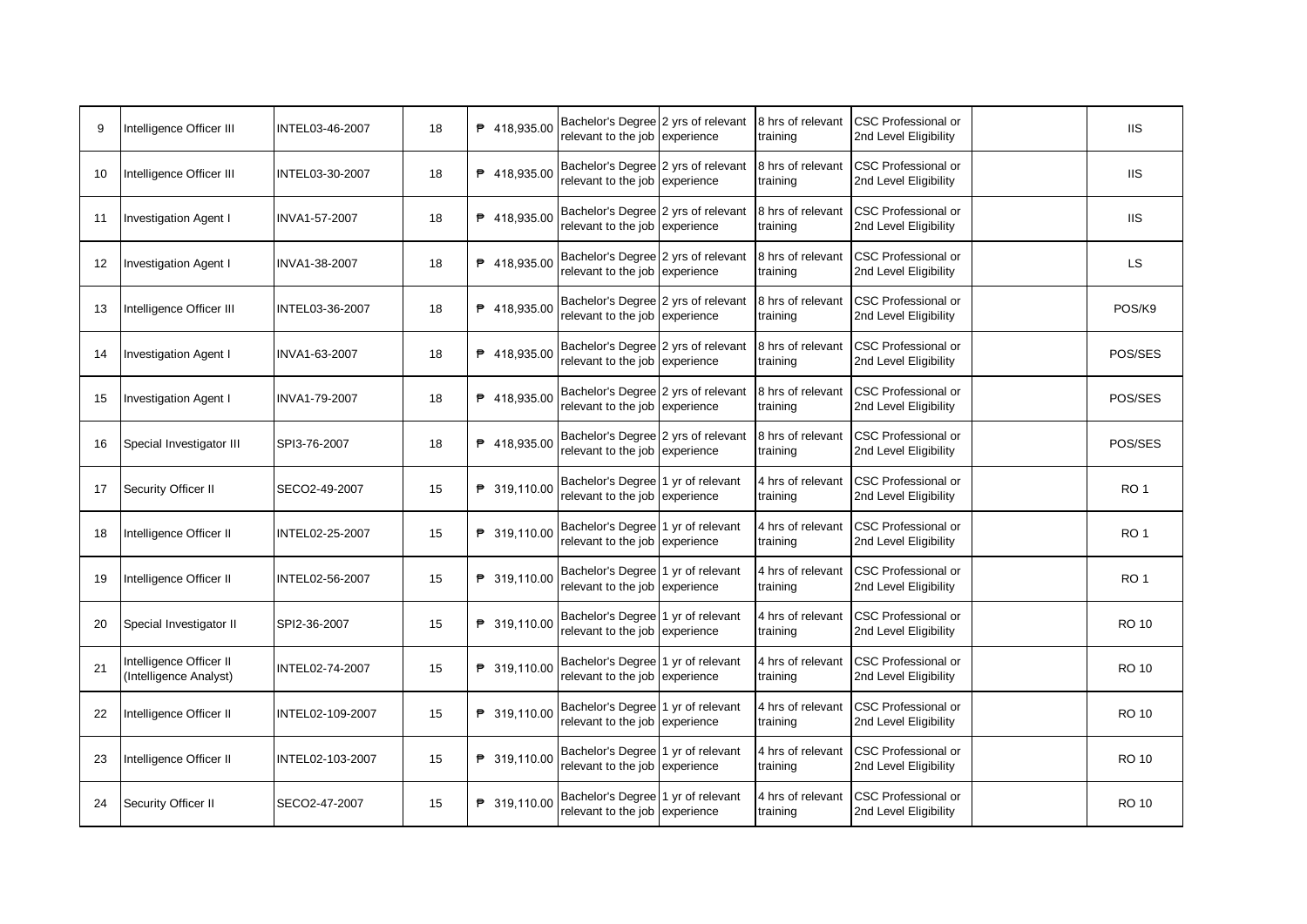| 25 | Intelligence Officer I | INTEL01-313-2007 | 11 | ₱ 221,969.00 | Bachelor's Degree<br>relevant to the job        | Non Required | Non Required | CSC Professional or<br>2nd Level Eligibility        | RO 11           |
|----|------------------------|------------------|----|--------------|-------------------------------------------------|--------------|--------------|-----------------------------------------------------|-----------------|
| 26 | Intelligence Officer I | INTEL01-501-2007 | 11 | ₱ 221,969.00 | <b>Bachelor's Degree</b><br>relevant to the job | Non Required | Non Required | CSC Professional or<br>2nd Level Eligibility        | <b>RO 12</b>    |
| 27 | Intelligence Officer I | INTEL01-133-2007 | 11 | ₱ 221,969.00 | Bachelor's Degree<br>relevant to the job        | Non Required | Non Required | <b>CSC Professional or</b><br>2nd Level Eligibility | RO 12           |
| 28 | Intelligence Officer I | INTEL01-212-2007 | 11 | ₱ 221,969.00 | Bachelor's Degree<br>relevant to the job        | Non Required | Non Required | <b>CSC Professional or</b><br>2nd Level Eligibility | RO <sub>2</sub> |
| 29 | Intelligence Officer I | INTEL01-363-2007 | 11 | ₱ 221,969.00 | <b>Bachelor's Degree</b><br>relevant to the job | Non Required | Non Required | CSC Professional or<br>2nd Level Eligibility        | RO <sub>2</sub> |
| 30 | Intelligence Officer I | INTEL01-325-2007 | 11 | ₱ 221,969.00 | Bachelor's Degree<br>relevant to the job        | Non Required | Non Required | CSC Professional or<br>2nd Level Eligibility        | RO <sub>3</sub> |
| 31 | Intelligence Officer I | INTEL01-200-2007 | 11 | ₱ 221,969.00 | Bachelor's Degree<br>relevant to the job        | Non Required | Non Required | CSC Professional or<br>2nd Level Eligibility        | RO <sub>3</sub> |
| 32 | Intelligence Officer I | INTEL01-97-2007  | 11 | ₱ 221,969.00 | Bachelor's Degree<br>relevant to the job        | Non Required | Non Required | <b>CSC Professional or</b><br>2nd Level Eligibility | RO <sub>3</sub> |
| 33 | Intelligence Officer I | INTEL01-149-2007 | 11 | ₱ 221,969.00 | <b>Bachelor's Degree</b><br>relevant to the job | Non Required | Non Required | CSC Professional or<br>2nd Level Eligibility        | <b>RO 4-B</b>   |
| 34 | Intelligence Officer I | INTEL01-331-2007 | 11 | ₱ 221,969.00 | Bachelor's Degree<br>relevant to the job        | Non Required | Non Required | CSC Professional or<br>2nd Level Eligibility        | <b>RO 4-B</b>   |
| 35 | Intelligence Officer I | INTEL01-180-2007 | 11 | ₱ 221,969.00 | Bachelor's Degree<br>relevant to the job        | Non Required | Non Required | <b>CSC Professional or</b><br>2nd Level Eligibility | <b>RO 4-B</b>   |
| 36 | Intelligence Officer I | INTEL01-173-2007 | 11 | ₱ 221,969.00 | Bachelor's Degree<br>relevant to the job        | Non Required | Non Required | CSC Professional or<br>2nd Level Eligibility        | RO <sub>5</sub> |
| 37 | Intelligence Officer I | INTEL01-278-2007 | 11 | ₱ 221,969.00 | <b>Bachelor's Degree</b><br>relevant to the job | Non Required | Non Required | CSC Professional or<br>2nd Level Eligibility        | RO <sub>5</sub> |
| 38 | Special Investigator I | SPI1-37-2007     | 11 | ₱ 221,969.00 | Bachelor's Degree<br>relevant to the job        | Non Required | Non Required | <b>CSC Professional or</b><br>2nd Level Eligibility | RO <sub>5</sub> |
| 39 | Intelligence Officer I | INTEL01-92-2007  | 11 | ₱ 221,969.00 | Bachelor's Degree<br>relevant to the job        | Non Required | Non Required | <b>CSC Professional or</b><br>2nd Level Eligibility | RO <sub>5</sub> |
| 40 | Intelligence Officer I | INTEL01-339-2007 | 11 | ₱ 221,969.00 | Bachelor's Degree<br>relevant to the job        | Non Required | Non Required | <b>CSC Professional or</b><br>2nd Level Eligibility | RO <sub>6</sub> |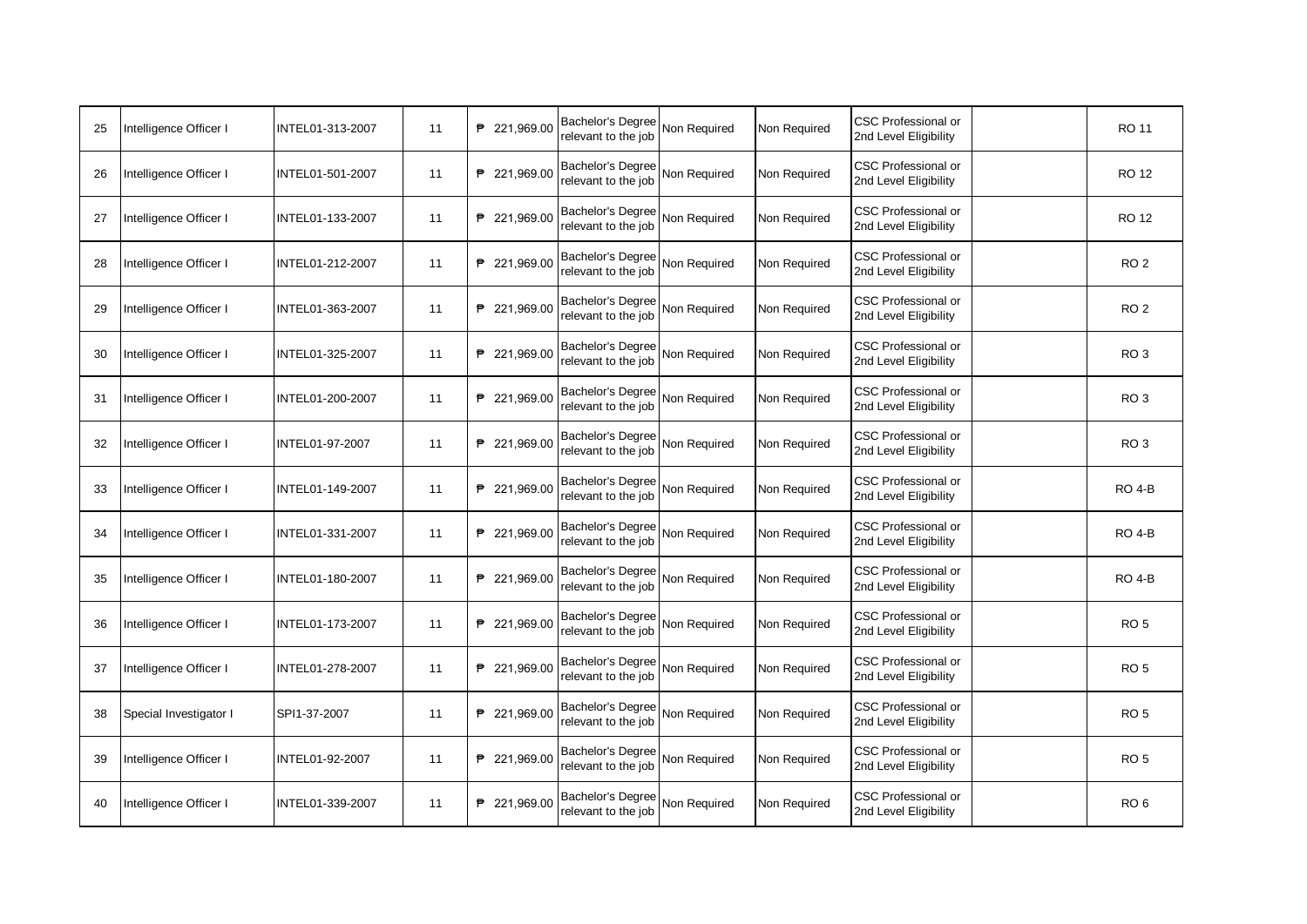| 41 | Intelligence Officer I                      | INTEL01-334-2007       | 11             | 221.969.00<br>₱ | Bachelor's Degree<br>relevant to the job        | Non Required  | Non Required  | CSC Professional or<br>2nd Level Eligibility         | RO <sub>7</sub> |
|----|---------------------------------------------|------------------------|----------------|-----------------|-------------------------------------------------|---------------|---------------|------------------------------------------------------|-----------------|
| 42 | Intelligence Officer I                      | INTEL01-215-2007       | 11             | ₱ 221,969.00    | Bachelor's Degree<br>relevant to the job        | Non Required  | Non Required  | <b>CSC Professional or</b><br>2nd Level Eligibility  | RO <sub>7</sub> |
| 43 | Intelligence Officer I                      | INTEL01-362-2007       | 11             | ₱ 221,969.00    | Bachelor's Degree<br>relevant to the job        | Non Required  | Non Required  | <b>CSC Professional or</b><br>2nd Level Eligibility  | RO <sub>8</sub> |
| 44 | Intelligence Officer I                      | INTEL01-94-2007        | 11             | 221,969.00<br>₱ | Bachelor's Degree<br>relevant to the job        | Non Required  | Non Required  | <b>CSC Professional or</b><br>2nd Level Eligibility  | RO <sub>8</sub> |
| 45 | Intelligence Officer I                      | INTEL01-182-2007       | 11             | ₱ 221,969.00    | Bachelor's Degree<br>relevant to the job        | Non Required  | Non Required  | <b>CSC Professional or</b><br>2nd Level Eligibility  | RO <sub>9</sub> |
| 46 | Intelligence Officer I                      | INTEL01-61-2007        | 11             | 221,969.00<br>₱ | Bachelor's Degree<br>relevant to the job        | Non Required  | Non Required  | <b>CSC Professional or</b><br>2nd Level Eligibility  | RO <sub>9</sub> |
| 47 | Intelligence Officer I                      | INTEL01-279-2007       | 11             | 221,969.00<br>₱ | Bachelor's Degree<br>relevant to the job        | Non Required  | Non Required  | <b>CSC Professional or</b><br>2nd Level Eligibility  | RO-NCR          |
| 48 | Intelligence Officer I                      | <b>INTEL01-15-2007</b> | 11             | 221,969.00<br>₱ | Bachelor's Degree<br>relevant to the job        | Non Required  | Non Required  | CSC Professional or<br>2nd Level Eligibility         | RO-NCR          |
| 49 | Intelligence Officer I                      | INTEL01-147-2007       | 11             | ₱ 221,969.00    | Bachelor's Degree<br>relevant to the job        | Non Required  | Non Required  | <b>CSC Professional or</b><br>2nd Level Eligibility  | RO-NCR          |
| 50 | <b>Information Officer I</b>                | INFO1-36-2007          | 11             | ₱ 221,969.00    | Bachelor's Degree<br>relevant to the job        | Non Required  | Non Required  | CSC Professional or<br>2nd Level Eligibility         | <b>PECIS</b>    |
| 51 | Administrative Assistant I<br>(Secretary I) | ADAS1-39-2007          | $\overline{7}$ | 183,048.00<br>₱ | Completion of 2<br>years' studies in<br>college | None required | None required | CSC Sub-<br>Professional or 1st<br>Level Eligibility | <b>IIS</b>      |
| 52 | Administrative Assistant I<br>(Secretary I) | ADAS1-22-2007          | 7              | 183,048.00<br>₱ | Completion of 2<br>years' studies in<br>college | None required | None required | CSC Sub-<br>Professional or 1st<br>Level Eligibility | <b>AHRS</b>     |

Interested and qualified applicants should signify their interest in writing. Attach the following documents to the application letter and send to the address below not later than **October 19, 2018.**

1. Fully accomplished Personal Data Sheet (PDS) with recent passport-sized picture (CS Form No. 212, Revised 2017) which can be downloaded at

2. Performance rating in the present position for one (1) year (if applicable);

3. Photocopy of certificate of eligibility/rating/license; and

4. Photocopy of Transcript of Records.